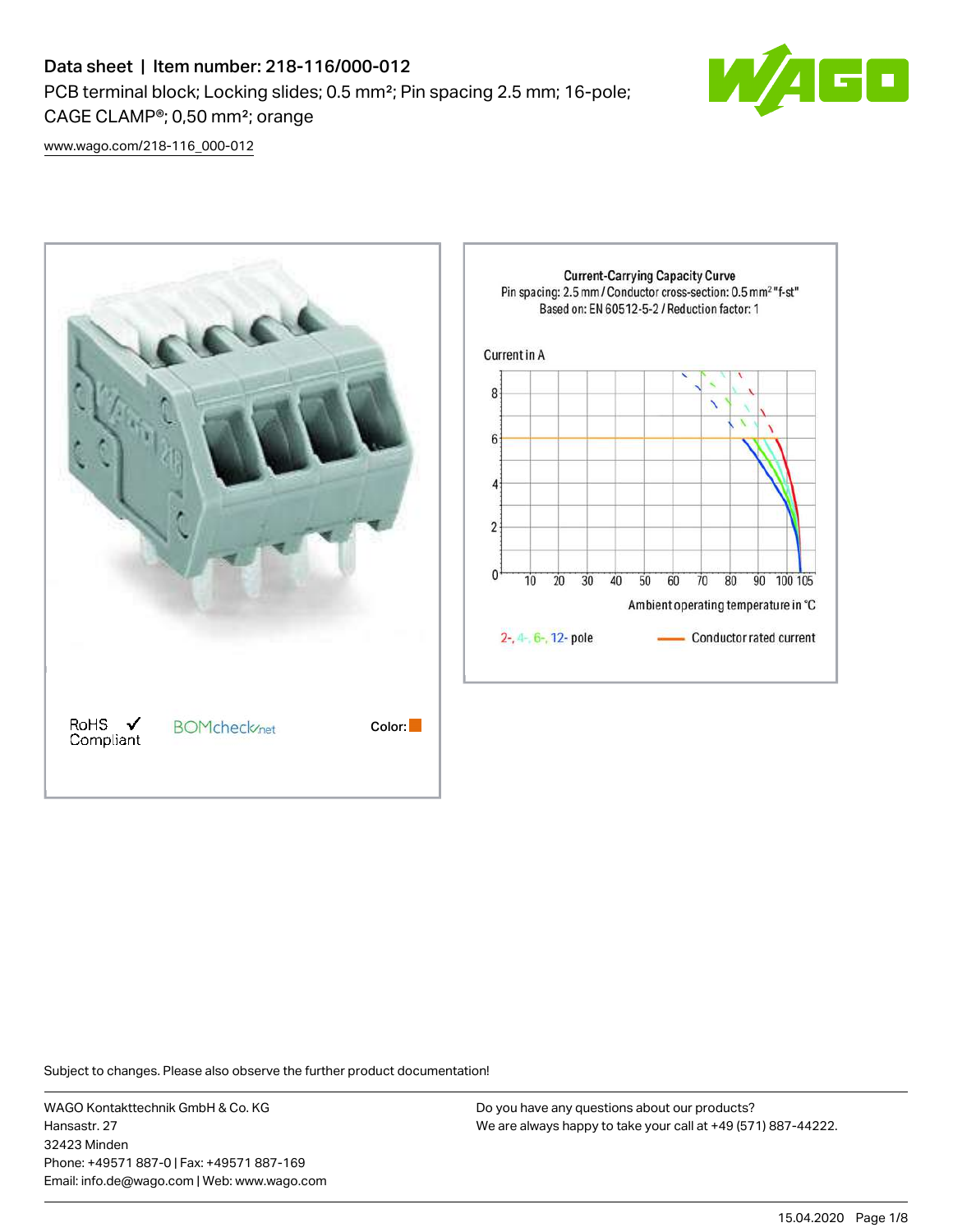



#### Item description

- П Terminal strips are just 8.1 mm tall and feature an innovative, locking slide-actuated CAGE CLAMP®
- $\blacksquare$ Several clamping units can be held open simultaneously
- П Easily terminate stranded conductors in

tight spaces (e.g., bus connectors)

#### Data Electrical data

#### Ratings per IEC/EN 60664-1

| Ratings per                     | IEC/EN 60664-1 |
|---------------------------------|----------------|
| Rated voltage (III / 3)         | 80 V           |
| Rated impulse voltage (III / 3) | $2.5$ kV       |
| Rated voltage (III / 2)         | 160 V          |
| Rated impulse voltage (III / 2) | $2.5$ kV       |
| Rated voltage (II / 2)          | 320 V          |
| Rated impulse voltage (II / 2)  | $2.5$ kV       |
| Rated current                   | 6A             |

Subject to changes. Please also observe the further product documentation!

WAGO Kontakttechnik GmbH & Co. KG Hansastr. 27 32423 Minden Phone: +49571 887-0 | Fax: +49571 887-169 Email: info.de@wago.com | Web: www.wago.com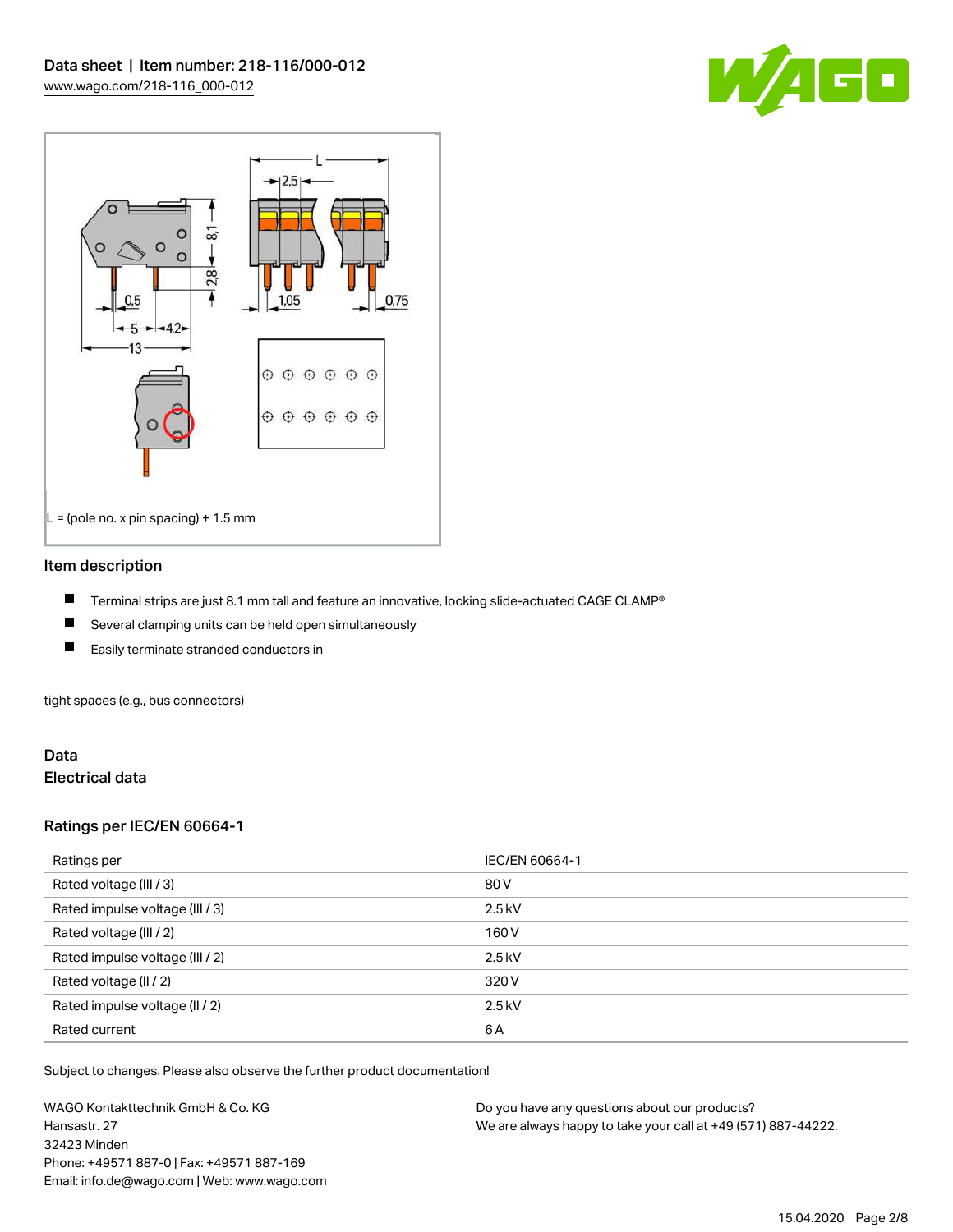

Legend (ratings) (III / 2) ≙ Overvoltage category III / Pollution degree 2

#### Approvals per UL 1059

| Rated voltage UL (Use Group B) | 150 V   |
|--------------------------------|---------|
| Rated current UL (Use Group B) |         |
| Approvals per                  | UL 1059 |

## Approvals per CSA

| Rated voltage CSA (Use Group B) | 150 V |
|---------------------------------|-------|
| Rated current CSA (Use Group B) |       |

## Connection data

| Connection technology                                       | CAGE CLAMP®                                                              |
|-------------------------------------------------------------|--------------------------------------------------------------------------|
| <b>Actuation type</b>                                       | Slider                                                                   |
| Solid conductor                                             | $0.080.5$ mm <sup>2</sup> / 28  20 AWG                                   |
| Fine-stranded conductor                                     | $0.080.5$ mm <sup>2</sup> / 28  20 AWG                                   |
| Fine-stranded conductor with ferrule with plastic collar    | $0.25$ mm <sup>2</sup>                                                   |
| Fine-stranded conductor with ferrule without plastic collar | $0.25$ mm <sup>2</sup>                                                   |
| Strip length                                                | $56$ mm $/ 0.20.24$ inch                                                 |
| Conductor entry angle to the PCB                            | $40^{\circ}$                                                             |
| No. of poles                                                | 16                                                                       |
| Total number of connection points                           | 16                                                                       |
| Total number of potentials                                  | 16                                                                       |
| Number of connection types                                  | 1                                                                        |
| Number of levels                                            | 1                                                                        |
| Note (conductor cross-section)                              | Terminating 0.75 mm <sup>2</sup> /18 AWG conductors is possible; however |
|                                                             | insulation diameter allows only every other clamping unit to be          |
|                                                             | terminated with this conductor size.                                     |

# Geometrical Data

| Pin spacing             | 2,5 mm / 0.098 inch  |
|-------------------------|----------------------|
| Width                   | 41,5 mm / 1.634 inch |
| Height                  | 10,9 mm / 0.429 inch |
| Height from the surface | 8,1 mm / 0.319 inch  |
| Depth                   | 13 mm / 0.512 inch   |
| Solder pin length       | $2.8 \,\mathrm{mm}$  |
| Solder pin dimensions   | $0.5 \times 0.75$ mm |

Subject to changes. Please also observe the further product documentation!

WAGO Kontakttechnik GmbH & Co. KG Hansastr. 27 32423 Minden Phone: +49571 887-0 | Fax: +49571 887-169 Email: info.de@wago.com | Web: www.wago.com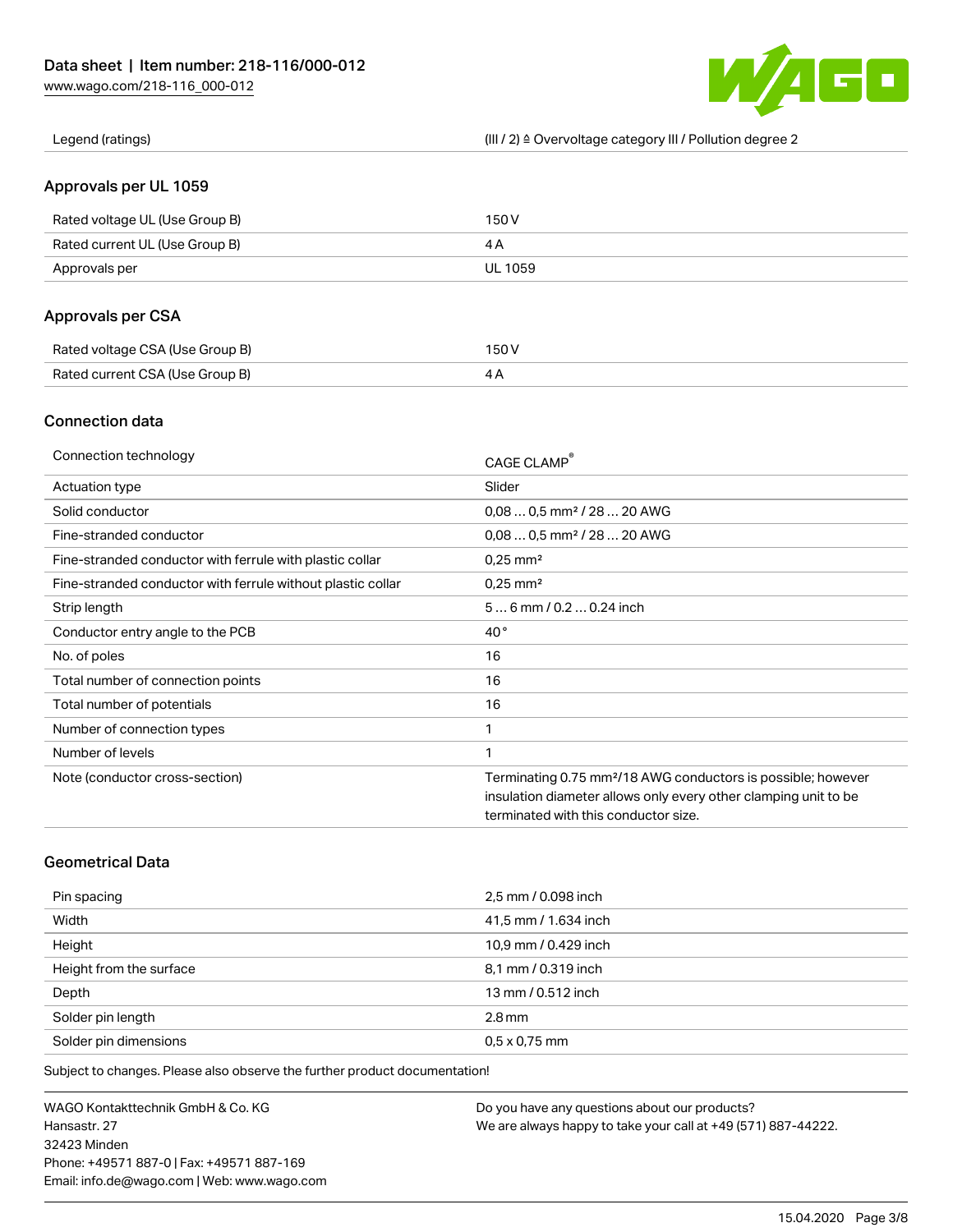

| Drilled hole diameter (tolerance) | l,1 <sup>(+0,1)</sup> mm |
|-----------------------------------|--------------------------|
|-----------------------------------|--------------------------|

#### PCB contact

| PCB contact                         | THT                                      |
|-------------------------------------|------------------------------------------|
| Solder pin arrangement              | over the entire terminal strip (in-line) |
| Number of solder pins per potential |                                          |

# Material Data

| Color                       | orange                                |
|-----------------------------|---------------------------------------|
| Material group              |                                       |
| Insulating material         | Polyamide 66 (PA 66)                  |
| Flammability class per UL94 | V <sub>0</sub>                        |
| Clamping spring material    | Chrome nickel spring steel (CrNi)     |
| Contact material            | Electrolytic copper $(E_{\text{Cl}})$ |
| Contact plating             | tin-plated                            |
| Fire load                   | 0.067 MJ                              |
| Weight                      | 5.2g                                  |
|                             |                                       |

## Environmental Requirements

# Commercial data

| Do.<br>type | BOX    |
|-------------|--------|
| <b>GTIN</b> | -78011 |

# Approvals / Certificates

#### Country specific Approvals

| Logo                | Approval                               | <b>Additional Approval Text</b> | Certificate<br>name |
|---------------------|----------------------------------------|---------------------------------|---------------------|
| <b>R</b>            | <b>CSA</b><br>DEKRA Certification B.V. | C22.2 No. 158                   | 1565656             |
| <b>UL-Approvals</b> |                                        |                                 |                     |

#### Logo Approval And American Additional Approval Text **Certificate** name

Subject to changes. Please also observe the further product documentation!

| WAGO Kontakttechnik GmbH & Co. KG           | Do you have any questions about our products?                 |
|---------------------------------------------|---------------------------------------------------------------|
| Hansastr. 27                                | We are always happy to take your call at +49 (571) 887-44222. |
| 32423 Minden                                |                                                               |
| Phone: +49571 887-0   Fax: +49571 887-169   |                                                               |
| Email: info.de@wago.com   Web: www.wago.com |                                                               |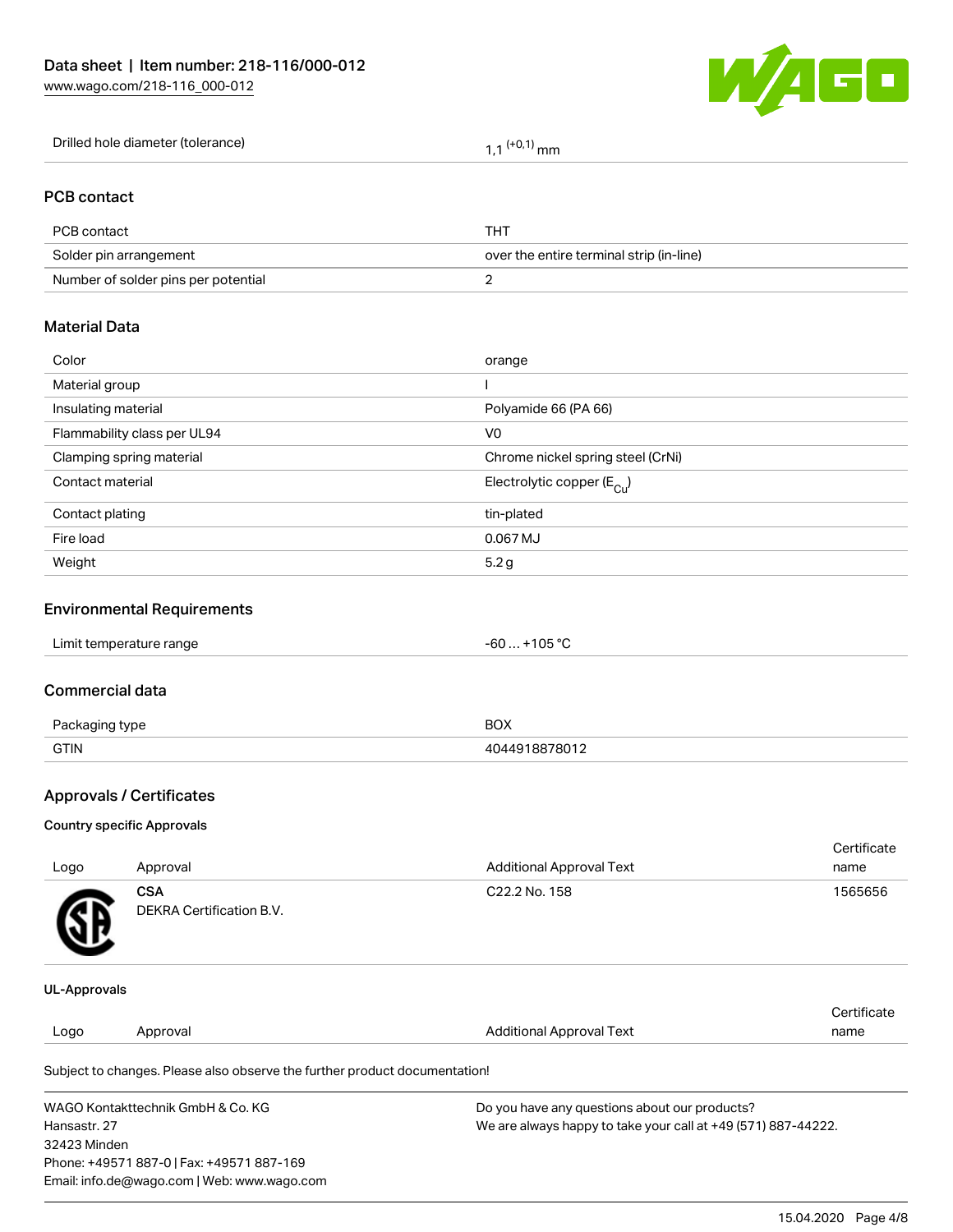



UL 1059 20190630-E45172

Counterpart

# Compatible products

| ferrule |                                                                                                                                                                                                 |                                  |
|---------|-------------------------------------------------------------------------------------------------------------------------------------------------------------------------------------------------|----------------------------------|
|         | Item no.: 216-131<br>Ferrule; Sleeve for 0.25 mm <sup>2</sup> / AWG 24; uninsulated; electro-tin plated                                                                                         | www.wago.com/216-131             |
|         | Item no.: 216-151<br>Ferrule; Sleeve for 0.25 mm <sup>2</sup> / AWG 24; uninsulated; electro-tin plated                                                                                         | www.wago.com/216-151             |
|         | Item no.: 216-301<br>Ferrule; Sleeve for 0.25 mm <sup>2</sup> / AWG 24; insulated; electro-tin plated; yellow                                                                                   | www.wago.com/216-301             |
|         | Item no.: 216-321<br>Ferrule; Sleeve for 0.25 mm <sup>2</sup> / AWG 24; insulated; electro-tin plated; yellow                                                                                   | www.wago.com/216-321             |
| check   |                                                                                                                                                                                                 |                                  |
|         | Item no.: 735-500<br>Test pin; 1 mm Ø; with solder connection for test wire                                                                                                                     | www.wago.com/735-500             |
|         | <b>Marking accessories</b>                                                                                                                                                                      |                                  |
|         | Item no.: 210-331/250-202<br>Marking strips; as a DIN A4 sheet; MARKED; 1-16 (400x); Height of marker strip: 2.3 mm/0.091 in; Strip<br>length 182 mm; Horizontal marking; Self-adhesive; white  | www.wago.com/210-331<br>/250-202 |
|         | Item no.: 210-331/250-204<br>Marking strips; as a DIN A4 sheet; MARKED; 17-32 (400x); Height of marker strip: 2.3 mm/0.091 in; Strip<br>length 182 mm; Horizontal marking; Self-adhesive; white | www.wago.com/210-331<br>/250-204 |
|         | Item no.: 210-331/250-206<br>Marking strips; as a DIN A4 sheet; MARKED; 33-48 (400x); Height of marker strip: 2.3 mm/0.091 in; Strip<br>length 182 mm; Horizontal marking; Self-adhesive; white | www.wago.com/210-331<br>/250-206 |
|         | Item no.: 210-331/250-207<br>Marking strips; as a DIN A4 sheet; MARKED; 1-48 (100x); Height of marker strip: 2.3 mm/0.091 in; Strip<br>length 182 mm; Horizontal marking; Self-adhesive; white  | www.wago.com/210-331<br>/250-207 |
| tools   |                                                                                                                                                                                                 |                                  |

Subject to changes. Please also observe the further product documentation!

WAGO Kontakttechnik GmbH & Co. KG Hansastr. 27 32423 Minden Phone: +49571 887-0 | Fax: +49571 887-169 Email: info.de@wago.com | Web: www.wago.com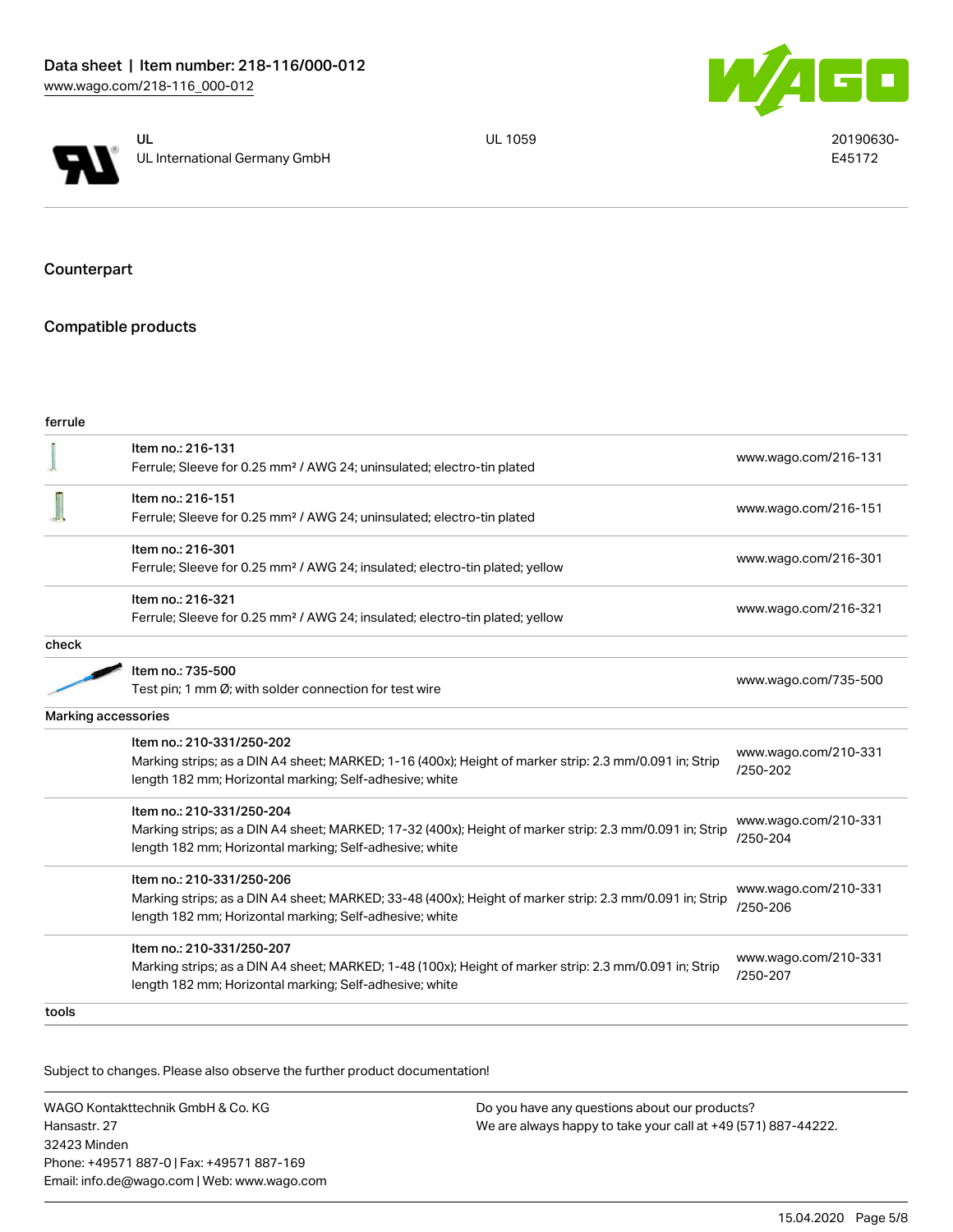

|                                      | Item no.: 210-647<br>Operating tool; Blade: 2.5 x 0.4 mm; with a partially insulated shaft<br>Item no.: 210-719<br>Operating tool; Blade: 2.5 x 0.4 mm; with a partially insulated shaft |             |                      | www.wago.com/210-647 |  |
|--------------------------------------|------------------------------------------------------------------------------------------------------------------------------------------------------------------------------------------|-------------|----------------------|----------------------|--|
|                                      |                                                                                                                                                                                          |             | www.wago.com/210-719 |                      |  |
|                                      |                                                                                                                                                                                          |             |                      |                      |  |
| <b>Downloads</b>                     |                                                                                                                                                                                          |             |                      |                      |  |
|                                      | Documentation                                                                                                                                                                            |             |                      |                      |  |
|                                      | <b>Additional Information</b>                                                                                                                                                            |             |                      |                      |  |
|                                      | Technical explanations                                                                                                                                                                   | Apr 3, 2019 | pdf<br>3.6 MB        | Download             |  |
|                                      | <b>CAD/CAE-Data</b>                                                                                                                                                                      |             |                      |                      |  |
| CAD data                             |                                                                                                                                                                                          |             |                      |                      |  |
| 2D/3D Models 218-116/000-012         |                                                                                                                                                                                          | <b>URL</b>  | Download             |                      |  |
| <b>PCB Design</b>                    |                                                                                                                                                                                          |             |                      |                      |  |
| Symbol and Footprint 218-116/000-012 |                                                                                                                                                                                          |             | <b>URL</b>           | Download             |  |
|                                      | CAx data for your PCB design, consisting of "schematic symbols and PCB footprints",<br>allow easy integration of the WAGO component into your development environment.                   |             |                      |                      |  |
|                                      | Supported formats:                                                                                                                                                                       |             |                      |                      |  |
| Ш                                    | Accel EDA 14 & 15                                                                                                                                                                        |             |                      |                      |  |
| ш                                    | Altium 6 to current version                                                                                                                                                              |             |                      |                      |  |
| ш                                    | Cadence Allegro                                                                                                                                                                          |             |                      |                      |  |
| H.                                   | DesignSpark                                                                                                                                                                              |             |                      |                      |  |
|                                      | Eagle Libraries                                                                                                                                                                          |             |                      |                      |  |
| Ш                                    | KiCad                                                                                                                                                                                    |             |                      |                      |  |
| H.                                   | Mentor Graphics BoardStation                                                                                                                                                             |             |                      |                      |  |
| п                                    | Mentor Graphics Design Architect                                                                                                                                                         |             |                      |                      |  |
| ш                                    | Mentor Graphics Design Expedition 99 and 2000                                                                                                                                            |             |                      |                      |  |
| п                                    | OrCAD 9.X PCB and Capture                                                                                                                                                                |             |                      |                      |  |
| ш                                    | PADS PowerPCB 3, 3.5, 4.X, and 5.X                                                                                                                                                       |             |                      |                      |  |
| ш                                    | PADS PowerPCB and PowerLogic 3.0                                                                                                                                                         |             |                      |                      |  |
| Ш                                    | PCAD 2000, 2001, 2002, 2004, and 2006                                                                                                                                                    |             |                      |                      |  |
| п                                    | Pulsonix 8.5 or newer                                                                                                                                                                    |             |                      |                      |  |
| ш                                    | <b>STL</b>                                                                                                                                                                               |             |                      |                      |  |

Subject to changes. Please also observe the further product documentation!

WAGO Kontakttechnik GmbH & Co. KG Hansastr. 27 32423 Minden Phone: +49571 887-0 | Fax: +49571 887-169 Email: info.de@wago.com | Web: www.wago.com

 $\overline{\phantom{0}}$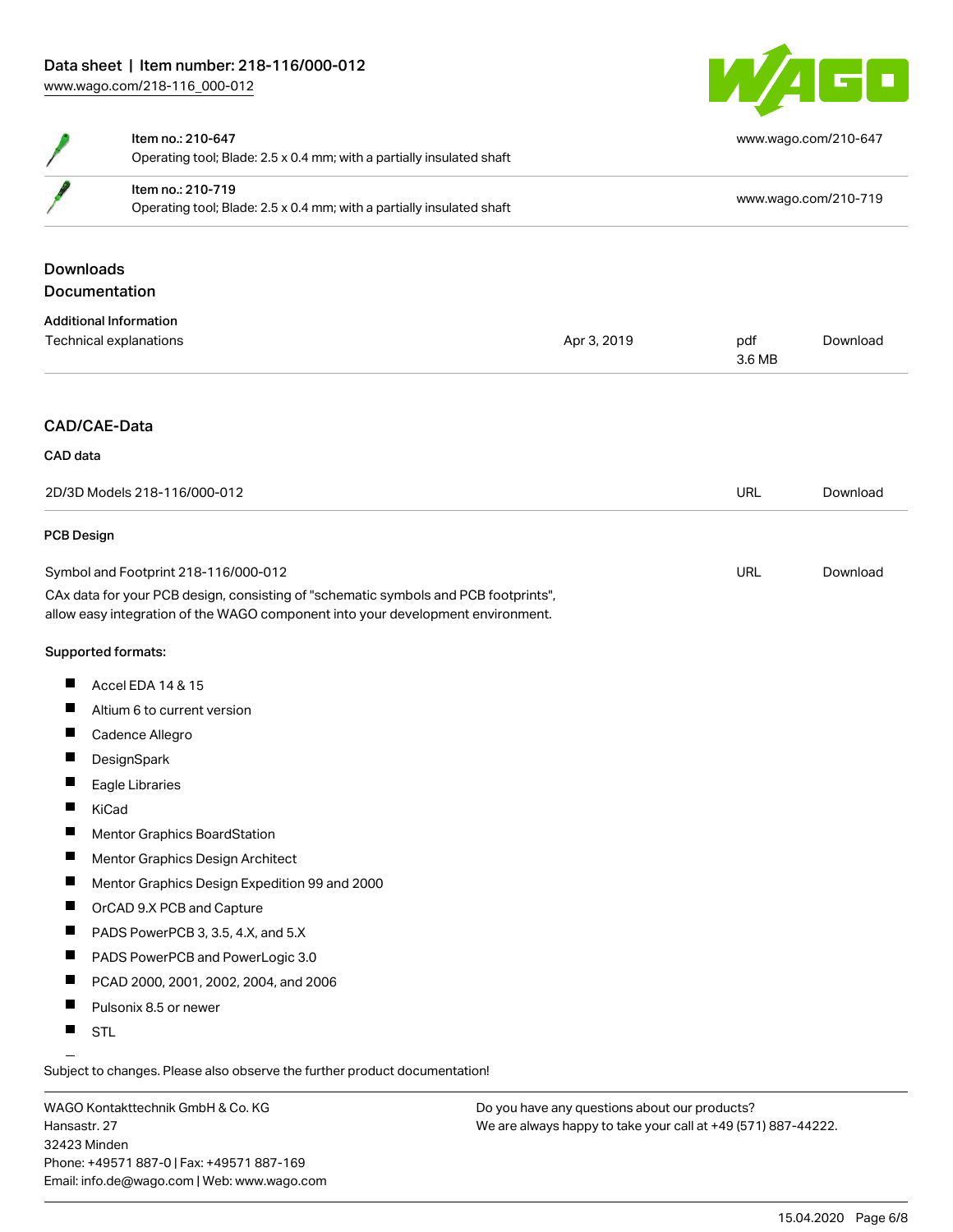- $\blacksquare$ 3D STEP
- $\blacksquare$ TARGET 3001!
- $\blacksquare$ View Logic ViewDraw
- $\blacksquare$ Quadcept
- П Zuken CadStar 3 and 4
- П Zuken CR-5000 and CR-8000

PCB Component Libraries (EDA), PCB CAD Library Ultra Librarian

## Installation Notes

#### Conductor termination



Terminating stranded conductors in confined spaces requires a great deal of patience, unless you use the new 218 Series PCB Terminal Strips. The clamping units of these strips can be held open during termination process via integrated locking slide.



Terminating 0.75 mm² (18 AWG) conductors is possible; however, insulation diameter allows only every other clamping unit to be terminated with this conductor size.



Conductor termination: To momentarily open the clamping unit, use screwdriver and then insert a stripped conductor. To open clamping unit for an extended period, move locking slide toward conductor entry hole. Then fully insert stripped conductor and move locking slide back to original position (also possible to perform with fingernail).

Subject to changes. Please also observe the further product documentation!

WAGO Kontakttechnik GmbH & Co. KG Hansastr. 27 32423 Minden Phone: +49571 887-0 | Fax: +49571 887-169 Email: info.de@wago.com | Web: www.wago.com